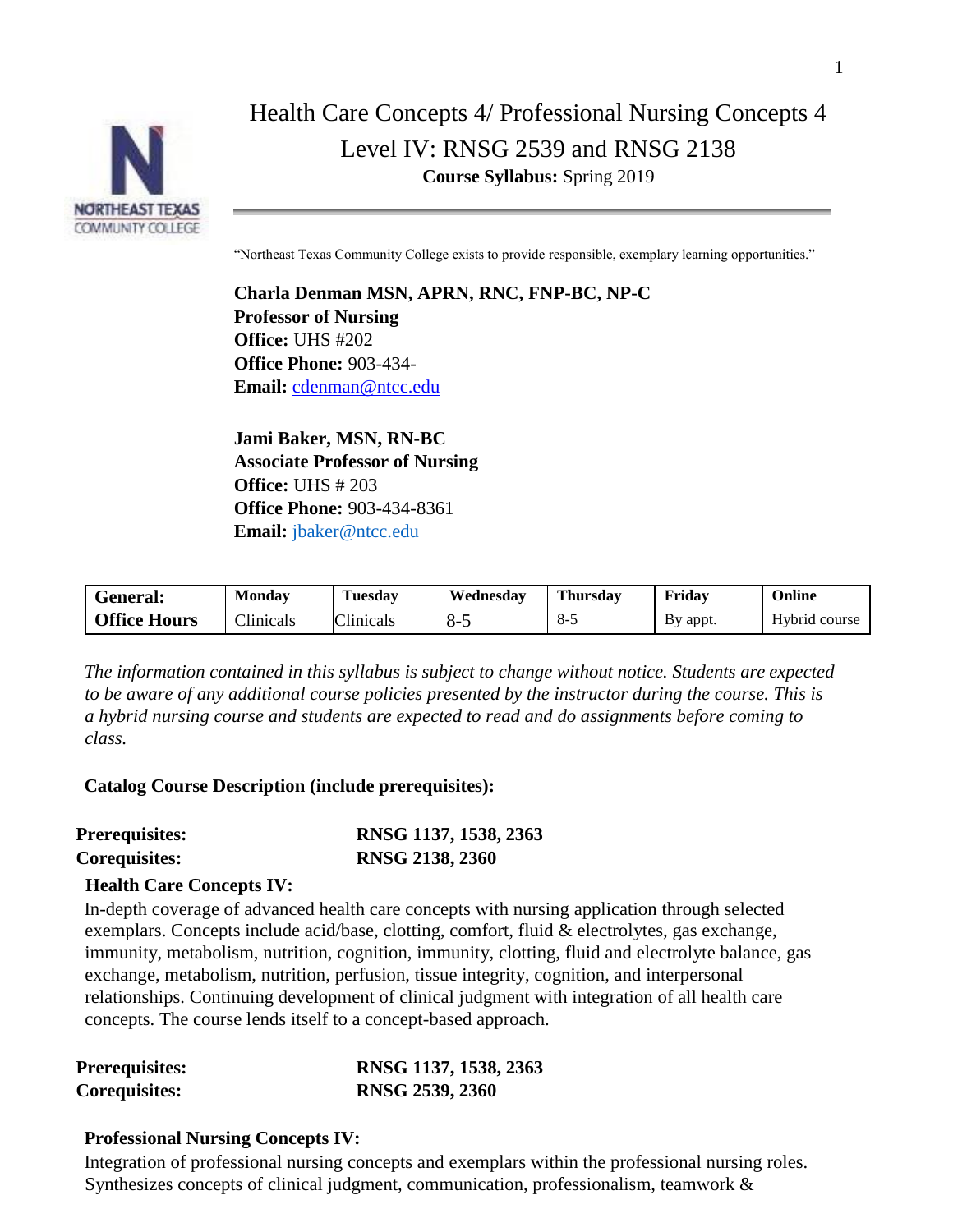collaboration, ethical and legal practice, evidenced-based practice, health policy, leadership and management, patient-centered care, quality improvement, and safety, through exemplars presented in the Health Care Concepts courses. Emphasizes concept of quality improvement and introduces health policy. Incorporates concepts into role development of the professional nurse. This course lends itself to a concept-based approach.

# **Required Textbook(s):**

Ignatavicius, D. D. & Workman, M. L. (2016). *Medical-surgical nursing: Patient-centered collaborative care* (8th ed.). Philadelphia: Elsevier/Saunders. ISBN 9781455772551

Ignatavicius, D. D. & Workman, M. L. (2016). *Medical-surgical nursing: Patient-centered collaborative care study guide* (8th ed.). Philadelphia: Elsevier/Saunders.

*Nursing: A concept-based approach to learning* (2nd ed., Volume 1), ISBN 978-0-13-293426-8 Upper Saddle River, NJ: Pearson, 2015. Print.

*Nursing: A concept-based approach to learning* (2nd ed., Volume 2), ISBN 978-0-13-293427-5 Upper Saddle River, NJ: Pearson, 2015. Print.

*Pocket guide to nutritional assessment & care* Moore ISBN 9780323052658 Copyright 09 Publisher Mosby Edition 6 Binding Paperback (Recommended)

*Publication Manual* (Edition 6) American Psychiatric Association ISBN 9781433805615 Copyright 10 Publisher APA Edition 6 Binding Paperback (Recommended)

*Physical exam & health assessment* Jarvis ISBN 1-4377-0151-5 Copyright 12 Publisher Elsevier Edition 6 Binding Hardback

*Physical exam & health assessment pocket comp* Jarvis ISBN 1-4377-1442-0 Copyright 12 Publisher Saunders Edition 6 Binding Paperback

*Medical dosage calculations* (11th ed.), Olsen, Publisher Pearson, ISBN 9780133940718

Clinical Nursing Skills Smith ISBN 9780134087924 Copyright 12 Publisher Pearson Edition 9

*Concept mapping* (Edition 4), Schuster, Publisher Davis, ISBN 9780803638488 (Recommended)

*Davis comprehensive handbook lab & diagnostic test* (6), Vanleeuwen, Publisher Davis, ISBN 9780803644052

*Textbook of laboratory and diagnostic testing*, Vanleeuwen, Publisher Davis ISBN 9780803623156

*Physical exam & health assessment* St Lab Man Jarvis ISBN 1-4377-1445-5 Copyright 12 Publisher Saunder Edition 6 Binding Paperback

*Nursing 2017 Drug Handbook*, Lippincott ISBN 9781496322555 Copyright 15 Publisher Lipp

*Lippincott Manual of Nursing Practice* (Ed: 10) Lippincott ISBN 9781451173543 Copyright 14 Publisher Lippincott Edition 10 Binding Hardback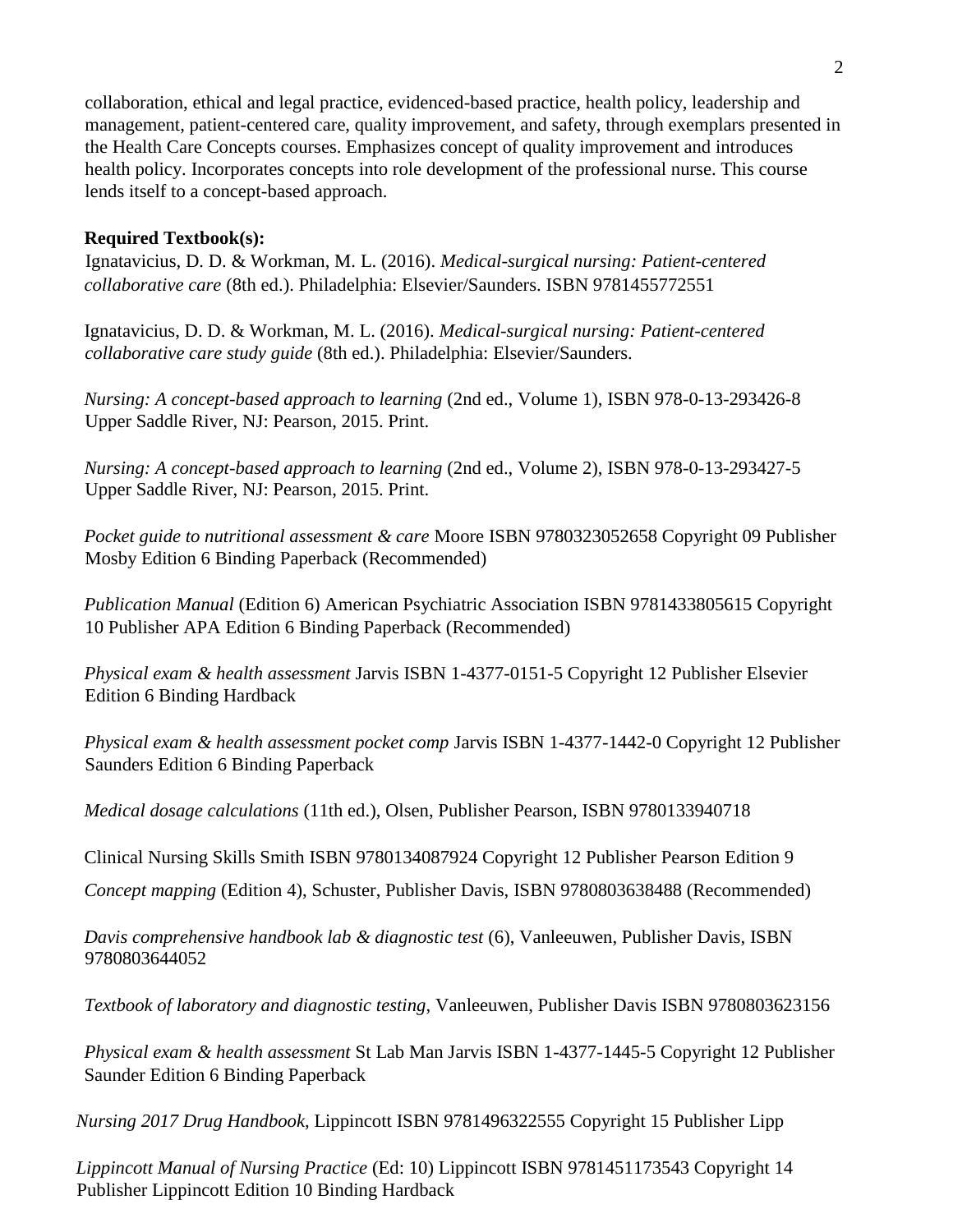Yoost, B. & Crawford, L. (2016). *Fundamentals of nursing*. St. Louis, MO: Mosby Elsevier.

Yoost, B. & Crawford, L. (2016). *Fundamentals of nursing study guide*. St. Louis, MO: Mosby Elsevier.

**Publisher:** see above

# **Additional Recommended Reading(s):**

Kaplan/ATI Testing with assigned reading/testing assignments (and remediation) noted in each module per Blackboard Learning System

# **Student Learning Outcomes:**

The Texas State Board of Nurses (BON) provides differentiated essential competencies (DECs) (2010) to guide nursing education programs in developing a curriculum which prepares graduates to provide safe, competent, compassionate care. The competencies from the BON show the expected level of performance, integrating knowledge, skills, abilities, and judgment based upon the preparation in the program of study. The differentiation is based upon the level of the nursing education program which the student is enrolled.

The NTCC nursing program director and faculty incorporate the Differentiated Essential Competencies (DECs) (2010) into the student learning outcomes of each course, based on the level of the nursing educational program. The learning outcomes of this course are based on the essential competencies of graduates of Texas Associates Degree Nursing education program

# **Student Learning Course Objectives for Health Care Concepts IV**

Upon completion of this course the student will:

Utilize a systematic process to analyze selected advanced health care concepts for patients across the lifespan.

- 1. Critique nursing management for selected advanced health care concepts.
- 2. Relate the learned concepts to a variety of health care situations.
- 3. Analyze the interrelatedness of health care concepts to make clinical judgements for optimum patient care outcomes.

# **Student Learning Course Objectives for Professional Nursing Concepts IV**

Upon completion of this course the student will:

- 1. Integrate the attributes and roles of the professional nurse into practice.
- 2. Use clinical reasoning and evidenced-based practice outcomes as the basis for decision making and comprehensive, safe patient-centered care.
- 3. Integrate principles of quality improvement and safety into nursing practice.
- 4. Justify decisions based on legal-ethical parameters for professional nursing practice.
- 5. Demonstrate professional comportment.
- 6. Engage in effective professional collaboration in the delivery of healthcare for quality patient outcomes.

# **Exemplary Educational Objectives:** see above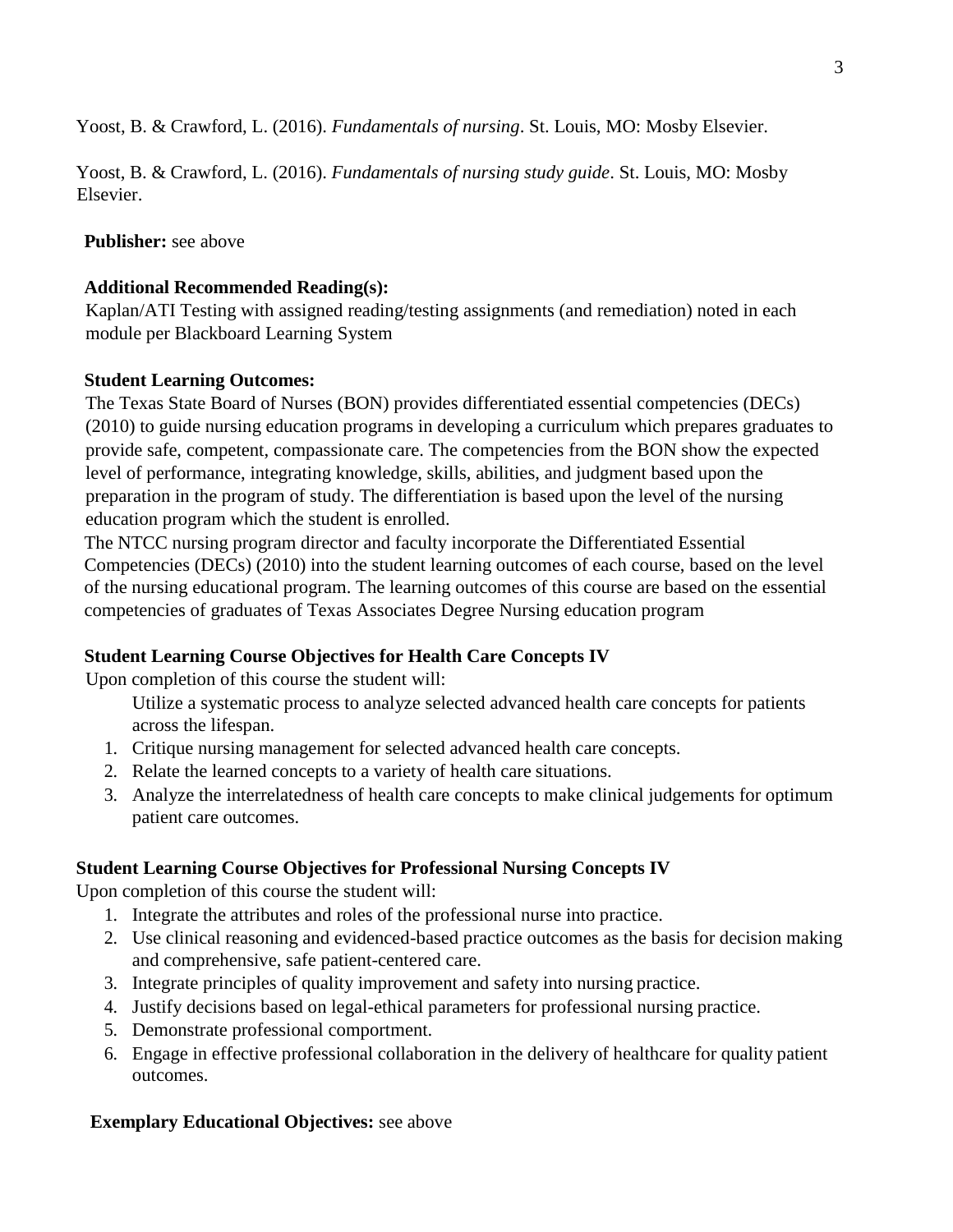#### **Grading/Exams/Assignments:**

The student is expected to achieve a cumulative module exam grade of a "true" 75% or better (refer to the 2017-2018 Nursing Student handbook for specific verbiage: IE: no rounding of 74.9.) There is not a final exam for these combined courses, so a true 75 score in the cumulative module exams must be achieved to be eligible to test for the Kaplan and ATI readiness exams. If the student has made below a 75 as a cumulative module test score, they will have failed the course. Successful completion of this course assists in preparation of the student to take the National Council State Boards of Nursing (NCLEX-RN) licensure examination.

#### Tests/Exams:

| <b>Course Grade Total</b>                                                |     |
|--------------------------------------------------------------------------|-----|
| Final Exam                                                               | 15% |
| Classroom participation with case studies,<br>group projects/pop quizzes | 10% |
| ATI testing<br>Kaplan testing                                            | 5%  |
| Total course grade breakdown is as follows:<br>(7) module exams          | 70% |

### Dosage Calculations competency:

Advanced math dosage examination is required to work in the clinical environment and perform medication administration. A passing grade of 100% (pass/fail) will be required to continue in the ADN program. This math dosage calculations exam will include for example: pediatric dosage calculations, IV therapy dosage calculations, IV fluid volume to be infused, and infusion drop rate calculations. The student will have up to three (3) attempts to pass this math exam. The math exam grade will not be calculated with this course grade and is a pass/fail score.

# **Other Course Requirements:**

This is a hybrid course with a large portion of the reading and homework to be found on the Bb Learning platform and to be completed before coming to class. Teaching methodologies include didactic and skills laboratory using low and high-fidelity simulation to reinforce didactic teaching. Classroom student engagement is essential to student learning and is achieved through group projects, assigned case study research/presentations, and guest speakers. Module exams, ATI/Kaplan testing with active test remediation, group projects/case studies during face-to-face class time with low and high-fidelity simulation for content reinforcement will be utilized throughout this course.

# **Student Responsibilities/Expectations:**

See Nursing Program Handbook 2017-2018 for specific expectations. Cell phones and smart watches are to be kept in the student's backpack and placed on silent mode. These devices can be accessed at break and/or by prior arrangement with faculty.

# **NTCC Academic Honesty Statement:**

"Students are expected to complete course work in an honest manner, using their intellects and resources designated as allowable by the course instructor. Students are responsible for addressing questions about allowable resources with the course instructor. NTCC upholds the highest standards